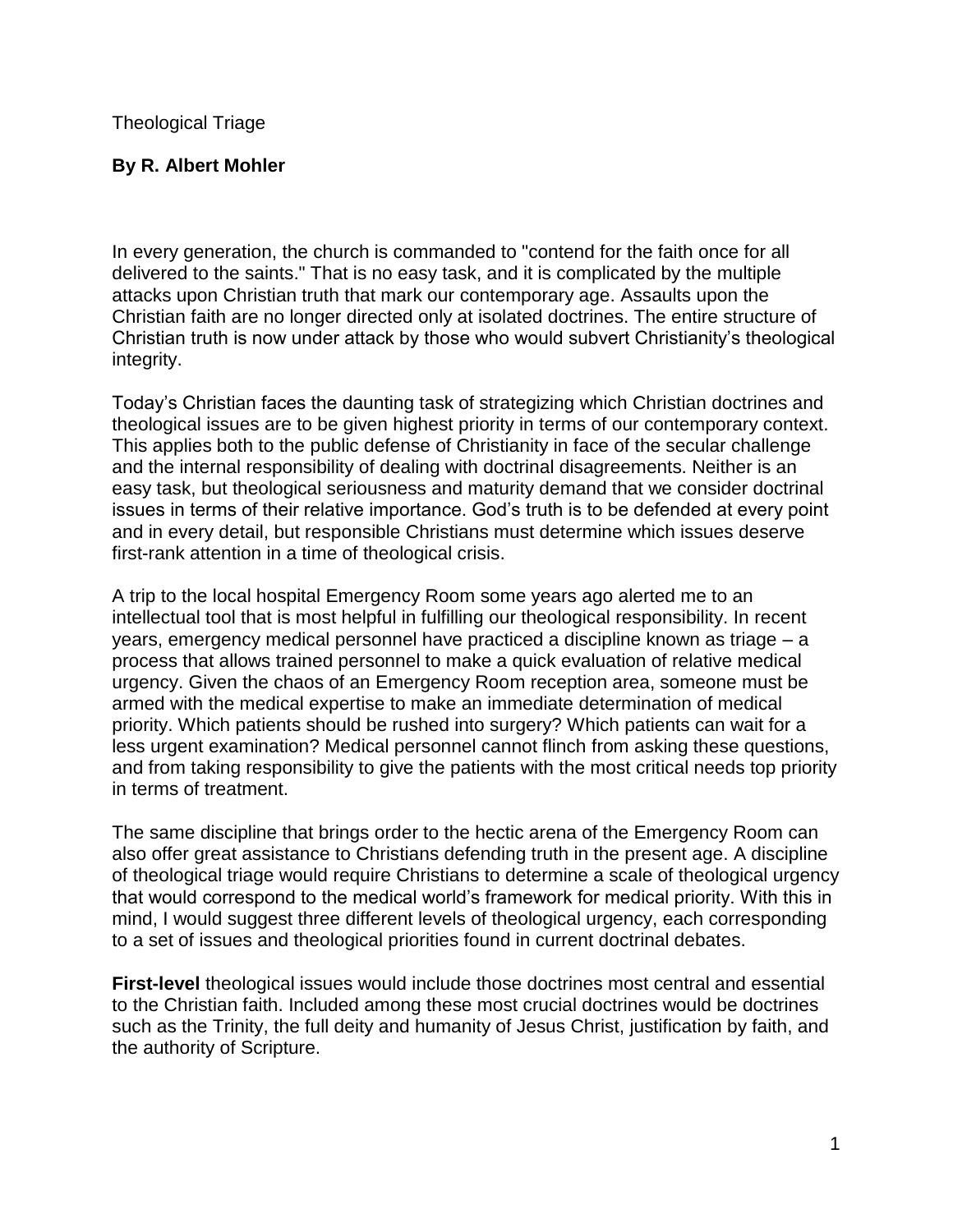In the earliest centuries of the Christian movement, heretics directed their most dangerous attacks upon the church's understanding of who Jesus is, and in what sense He is the very Son of God. Other crucial debates concerned the question of how the Son is related to the Father and the Holy Spirit. At historic turning-points such as the councils at Nicaea, Constantinople and Chalcedon, orthodoxy was vindicated and heresy was condemned – and these councils dealt with doctrines of unquestionable first-order importance. Christianity stands or falls on the affirmation that Jesus Christ is fully man and fully God.

The church quickly moved to affirm that the full deity and full humanity of Jesus Christ are absolutely necessary to the Christian faith. Any denial of what has become known as Nicaean-Chalcedonian Christology is, by definition, condemned as a heresy. The essential truths of the incarnation include the death, burial, and bodily resurrection of the Lord Jesus Christ. Those who deny these revealed truths are, by definition, not Christians.

The same is true with the doctrine of the Trinity. The early church clarified and codified its understanding of the one true and living God by affirming the full deity of the Father, the Son, and the Holy Spirit – while insisting that the Bible reveals one God in three persons.

In addition to the Christological and Trinitarian doctrines, the doctrine of justification by faith must also be included among these first-order truths. Without this doctrine, we are left with a denial of the Gospel itself, and salvation is transformed into some structure of human righteousness.

The truthfulness and authority of the Holy Scriptures must also rank as a first-order doctrine, for without an affirmation of the Bible as the very Word of God, we are left without any adequate authority for distinguishing truth from error.

These first-order doctrines represent the most fundamental truths of the Christian faith, and a denial of these doctrines represents nothing less than an eventual denial of Christianity itself.

The set of second-order doctrines is distinguished from the first-order set by the fact that believing Christians may disagree on the second-order issues, though this disagreement will create significant boundaries between believers. When Christians organize themselves into congregations and denominational forms, these boundaries become evident.

**Second-order issues** would include the meaning and mode of baptism. Baptists and Presbyterians, for example, fervently disagree over the most basic understanding of Christian baptism. The practice of infant baptism is inconceivable to the Baptist mind, while Presbyterians trace infant baptism to their most basic understanding of the covenant. Standing together on the first-order doctrines, Baptists and Presbyterians eagerly recognize each other as believing Christians, but recognize that disagreement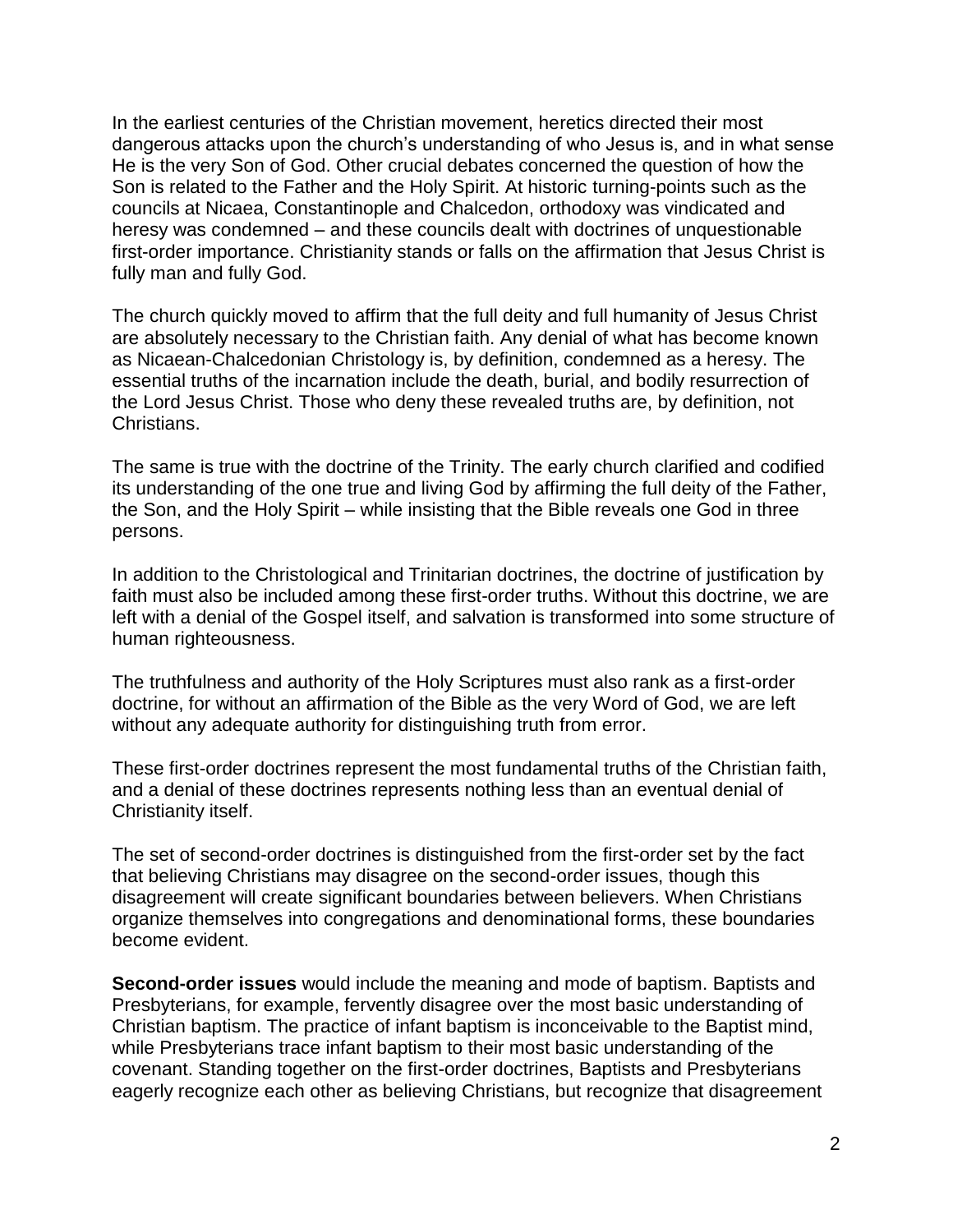on issues of this importance will prevent fellowship within the same congregation or denomination.

Christians across a vast denominational range can stand together on the first-order doctrines and recognize each other as authentic Christians, while understanding that the existence of second-order disagreements prevents the closeness of fellowship we would otherwise enjoy. A church either will recognize infant baptism, or it will not. That choice immediately creates a second-order conflict with those who take the other position by conviction.

In recent years, the issue of women serving as pastors has emerged as another second-order issue. Again, a church or denomination either will ordain women to the pastorate, or it will not. Second-order issues resist easy settlement by those who would prefer an either/or approach. Many of the most heated disagreements among serious believers take place at the second-order level, for these issues frame our understanding of the church and its ordering by the Word of God.

**Third-order issues** are doctrines over which Christians may disagree and remain in close fellowship, even within local congregations. I would put most of the debates over eschatology, for example, in this category. Christians who affirm the bodily, historical and victorious return of the Lord Jesus Christ may differ over timetable and sequence without rupturing the fellowship of the church. Christians may find themselves in disagreement over any number of issues related to the interpretation of difficult texts or the understanding of matters of common disagreement. Nevertheless, standing together on issues of more urgent importance, believers are able to accept one another without compromise when third-order issues are in question.

A structure of theological triage does not imply that Christians may take any biblical truth with less than full seriousness. We are charged to embrace and to teach the comprehensive truthfulness of the Christian faith as revealed in the Holy Scriptures. There are no insignificant doctrines revealed in the Bible, but there is an essential foundation of truth that undergirds the entire system of biblical truth.

This structure of theological triage may also help to explain how confusion can often occur in the midst of doctrinal debate. If the relative urgency of these truths is not taken into account, the debate can quickly become unhelpful. The error of theological liberalism is evident in a basic disrespect for biblical authority and the church's treasury of truth. The mark of true liberalism is the refusal to admit that first-order theological issues even exist. Liberals treat first-order doctrines as if they were merely third-order in importance, and doctrinal ambiguity is the inevitable result.

Fundamentalism, on the other hand, tends toward the opposite error. The misjudgment of true fundamentalism is the belief that all disagreements concern first-order doctrines. Thus, third-order issues are raised to a first-order importance, and Christians are wrongly and harmfully divided.